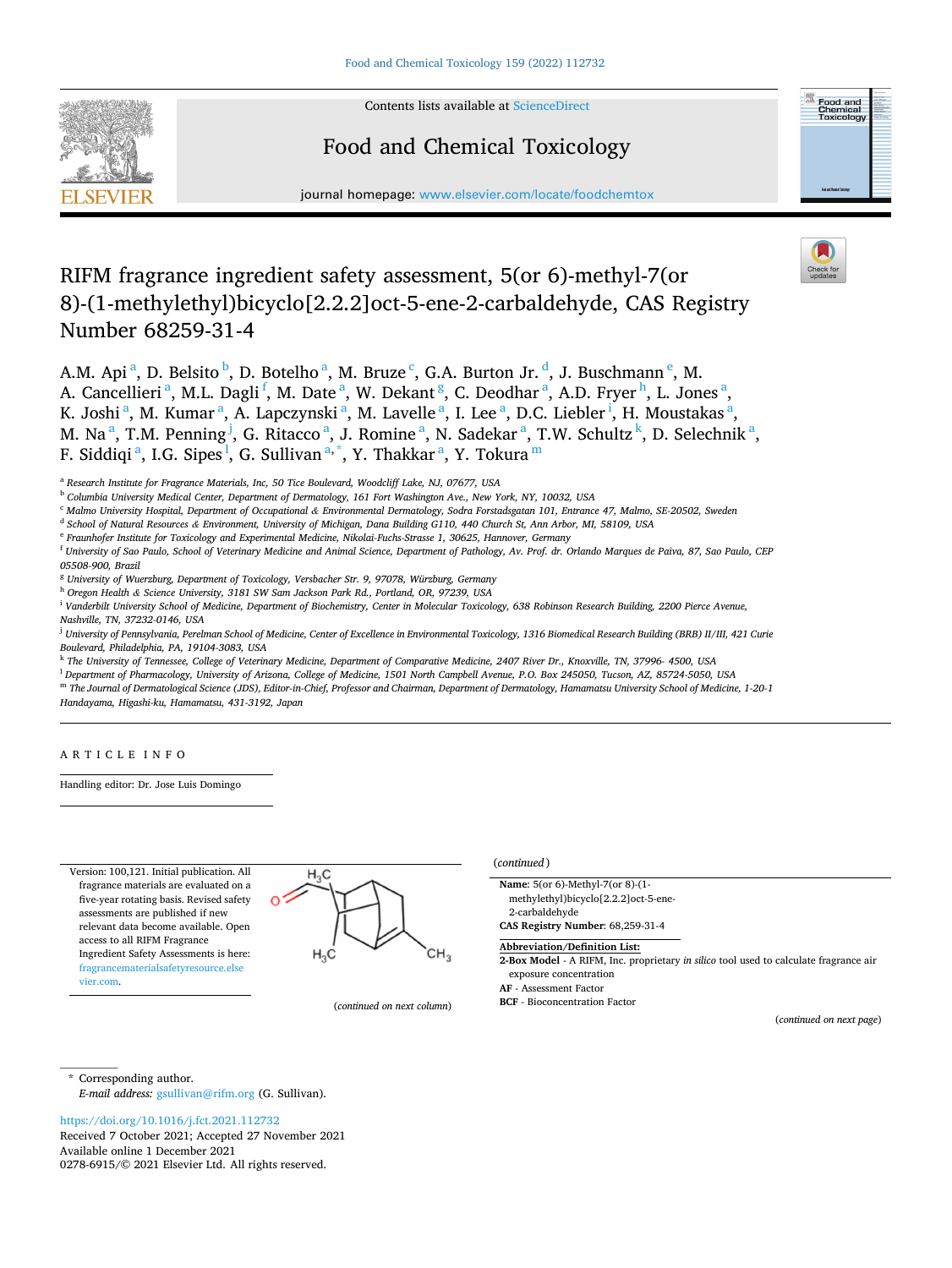#### (*continued* )

- **CNIH**  Confirmation of No Induction in Humans test. A human repeat insult patch test
- that is performed to confirm an already determined safe use level for fragrance ingredients [\(Na et al., 2020](#page-8-0)) **Creme RIFM Model** - The Creme RIFM Model uses probabilistic (Monte Carlo) simulations to allow full distributions of data sets, providing a more realistic estimate of aggregate exposure to individuals across a population ([Comiskey et al.,](#page-8-0)  [2015, 2017;](#page-8-0) [Safford et al., 2015a](#page-9-0); [Safford et al., 2017\)](#page-9-0) compared to a deterministic aggregate approach
- **DEREK**  Derek Nexus is an *in silico* tool used to identify structural alerts
- **DST**  Dermal Sensitization Threshold
- **ECHA**  European Chemicals Agency
- **EU**  Europe/European Union
- **GLP**  Good Laboratory Practice
- **IFRA**  The International Fragrance Association
- **LOEL**  Lowest Observable Effect Level
- **MOE**  Margin of Exposure
- **MPPD**  Multiple-Path Particle Dosimetry. An *in silico* model for inhaled vapors used to simulate fragrance lung deposition
- **NA**  North America
- **NESIL**  No Expected Sensitization Induction Level
- **NOAEC**  No Observed Adverse Effect Concentration
- **NOAEL**  No Observed Adverse Effect Level
- **NOEC**  No Observed Effect Concentration
- **NOEL**  No Observed Effect Level
- **OECD**  Organisation for Economic Co-operation and Development
- **OECD TG**  Organisation for Economic Co-operation and Development Testing Guidelines
- **PBT**  Persistent, Bioaccumulative, and Toxic
- **PEC/PNEC**  Predicted Environmental Concentration/Predicted No Effect
- Concentration
- **QRA**  Quantitative Risk Assessment
- **REACH**  Registration, Evaluation, Authorisation, and Restriction of Chemicals **RfD** - Reference Dose
- **RIFM**  Research Institute for Fragrance Materials
- **RQ**  Risk Quotient
- **Statistically Significant**  Statistically significant difference in reported results as compared to controls with a p *<* 0.05 using appropriate statistical test
- **TTC**  Threshold of Toxicological Concern
- **UV/Vis spectra**  Ultraviolet/Visible spectra
- **VCF**  Volatile Compounds in Food
- **VoU**  Volume of Use
- **vPvB**  (very) Persistent, (very) Bioaccumulative
- **WoE**  Weight of Evidence
- **The Expert Panel for Fragrance Safety\* concludes that this material is safe as described in this safety assessment.**
- This safety assessment is based on the RIFM Criteria Document [\(Api et al., 2015](#page-8-0)), which should be referred to for clarifications.
- Each endpoint discussed in this safety assessment includes the relevant data that were available at the time of writing (version number in the top box is indicative of the date of approval based on a 2-digit month/day/year), both in the RIFM Database (consisting of publicly available and proprietary data) and through publicly available information sources (e.g., SciFinder and PubMed). Studies selected for this safety assessment were based on appropriate test criteria, such as acceptable guidelines, sample size, study duration, route of exposure, relevant animal species, most relevant testing endpoints, etc. A key study for each endpoint was selected based on the most conservative endpoint value (e.g., PNEC, NOAEL, LOEL, and NESIL).
- \*The Expert Panel for Fragrance Safety is an independent body that selects its own members and establishes its own operating procedures. The Expert Panel is comprised of internationally known scientists that provide RIFM with guidance relevant to human health and environmental protection.

#### **Summary: The existing information supports the use of this material as described in this safety assessment.**

5(or 6)-Methyl-7(or 8)-(1-methylethyl)bicyclo[2.2.2]oct-5-ene-2-carbaldehyde was evaluated for genotoxicity, repeated dose toxicity, reproductive toxicity, local respiratory toxicity, phototoxicity/photoallergenicity, skin sensitization, and environmental safety. Existing data and data from read-across analog 8-isopropyl-6 methylbicyclo[2.2.2]oct-5-ene-2-carbaldehyde (CAS # 67,845-30-1) show that 5(or 6)-methyl-7(or 8)-(1-methylethyl)bicyclo[2.2.2]oct-5-ene-2-carbaldehyde is not expected to be genotoxic. The repeated dose, reproductive, and local respiratory toxicity endpoints were evaluated using the Threshold of Toxicological Concern (TTC) for a Cramer Class II material; exposure to 5(or 6)-methyl-7(or 8)-(1 methylethyl)bicyclo[2.2.2]oct-5-ene-2-carbaldehyde is below the TTC (0.009 mg/ kg/day, 0.009 mg/kg/day, and 0.47 mg/day, respectively). Existing data and readacross material α,α,6,6-tetramethylbicyclo[3.1.1]hept-2-ene-2-propionaldehyde (CAS # 33,885-52-8) provided 5(or 6)-methyl-7(or 8)-(1-methylethyl)bicyclo

#### (*continued on next column*)

#### (*continued* )

| [PEC/PNEC]), are $<1$ .                                                                                                                         | [2.2.2] oct-5-ene-2-carbaldehyde a defined No Expected Sensitization Induction<br>Level (NESIL) of 4700 $\upmu\text{g/cm}^2$ for skin sensitization endpoint. The phototoxicity/<br>photoallergenicity endpoints were evaluated based on ultraviolet (UV) spectra; 5(or<br>6)-methyl-7(or 8)-(1-methylethyl)bicyclo[2.2.2]oct-5-ene-2-carbaldehyde is not<br>expected to be phototoxic/photoallergenic. The environmental endpoints were<br>evaluated; 5(or 6)-methyl-7(or 8)-(1-methylethyl)bicyclo[2.2.2]oct-5-ene-2-<br>carbaldehyde was found not to be Persistent, Bioaccumulative, and Toxic (PBT) as<br>per the International Fragrance Association (IFRA) Environmental Standards, and<br>its risk quotients, based on its current volume of use in Europe and North America (i.<br>e., Predicted Environmental Concentration/Predicted No Effect Concentration |
|-------------------------------------------------------------------------------------------------------------------------------------------------|-------------------------------------------------------------------------------------------------------------------------------------------------------------------------------------------------------------------------------------------------------------------------------------------------------------------------------------------------------------------------------------------------------------------------------------------------------------------------------------------------------------------------------------------------------------------------------------------------------------------------------------------------------------------------------------------------------------------------------------------------------------------------------------------------------------------------------------------------------------------------|
| Human Health Safety Assessment                                                                                                                  |                                                                                                                                                                                                                                                                                                                                                                                                                                                                                                                                                                                                                                                                                                                                                                                                                                                                         |
| Genotoxicity: Not expected to be                                                                                                                | (RIFM, 1988; RIFM, 2000a)                                                                                                                                                                                                                                                                                                                                                                                                                                                                                                                                                                                                                                                                                                                                                                                                                                               |
| genotoxic.                                                                                                                                      |                                                                                                                                                                                                                                                                                                                                                                                                                                                                                                                                                                                                                                                                                                                                                                                                                                                                         |
| Repeated Dose Toxicity: No NOAEL available. Exposure is below the TTC.<br>Reproductive Toxicity: No NOAEL available. Exposure is below the TTC. |                                                                                                                                                                                                                                                                                                                                                                                                                                                                                                                                                                                                                                                                                                                                                                                                                                                                         |
| <b>Skin Sensitization:</b>                                                                                                                      | <b>RIFM (2018)</b>                                                                                                                                                                                                                                                                                                                                                                                                                                                                                                                                                                                                                                                                                                                                                                                                                                                      |
| NESIL = 4700 $\mu$ g/cm <sup>2</sup> .                                                                                                          |                                                                                                                                                                                                                                                                                                                                                                                                                                                                                                                                                                                                                                                                                                                                                                                                                                                                         |
| Phototoxicity/                                                                                                                                  | (UV Spectra, RIFM Database)                                                                                                                                                                                                                                                                                                                                                                                                                                                                                                                                                                                                                                                                                                                                                                                                                                             |
| Photoallergenicity: Not                                                                                                                         |                                                                                                                                                                                                                                                                                                                                                                                                                                                                                                                                                                                                                                                                                                                                                                                                                                                                         |
| expected to be phototoxic/                                                                                                                      |                                                                                                                                                                                                                                                                                                                                                                                                                                                                                                                                                                                                                                                                                                                                                                                                                                                                         |
| photoallergenic.                                                                                                                                |                                                                                                                                                                                                                                                                                                                                                                                                                                                                                                                                                                                                                                                                                                                                                                                                                                                                         |
|                                                                                                                                                 | Local Respiratory Toxicity: No NOAEC available. Exposure is below the TTC.                                                                                                                                                                                                                                                                                                                                                                                                                                                                                                                                                                                                                                                                                                                                                                                              |
| <b>Environmental Safety Assessment</b>                                                                                                          |                                                                                                                                                                                                                                                                                                                                                                                                                                                                                                                                                                                                                                                                                                                                                                                                                                                                         |
| <b>Hazard Assessment:</b>                                                                                                                       |                                                                                                                                                                                                                                                                                                                                                                                                                                                                                                                                                                                                                                                                                                                                                                                                                                                                         |
| Persistence:                                                                                                                                    |                                                                                                                                                                                                                                                                                                                                                                                                                                                                                                                                                                                                                                                                                                                                                                                                                                                                         |
| Critical Measured Value: -7.4%                                                                                                                  | (ECHA REACH Dossier: 5(or 6)-Methyl-7(or                                                                                                                                                                                                                                                                                                                                                                                                                                                                                                                                                                                                                                                                                                                                                                                                                                |
| (OECD 301B)                                                                                                                                     | 8)-(1-methylethyl)bicyclo[2.2.2]oct-5-ene-2-                                                                                                                                                                                                                                                                                                                                                                                                                                                                                                                                                                                                                                                                                                                                                                                                                            |
|                                                                                                                                                 | carbaldehyde; ECHA, 2018)                                                                                                                                                                                                                                                                                                                                                                                                                                                                                                                                                                                                                                                                                                                                                                                                                                               |
| <b>Bioaccumulation:</b>                                                                                                                         |                                                                                                                                                                                                                                                                                                                                                                                                                                                                                                                                                                                                                                                                                                                                                                                                                                                                         |
| Screening-level: 306.3 L/kg                                                                                                                     | (EPI Suite v4.11; US EPA, 2012a)                                                                                                                                                                                                                                                                                                                                                                                                                                                                                                                                                                                                                                                                                                                                                                                                                                        |
| Ecotoxicity:                                                                                                                                    |                                                                                                                                                                                                                                                                                                                                                                                                                                                                                                                                                                                                                                                                                                                                                                                                                                                                         |
| Screening-level: 48-h Daphnia                                                                                                                   | (ECOSAR; US EPA, 2012b)                                                                                                                                                                                                                                                                                                                                                                                                                                                                                                                                                                                                                                                                                                                                                                                                                                                 |
| magna LC50: 0.369 mg/L                                                                                                                          |                                                                                                                                                                                                                                                                                                                                                                                                                                                                                                                                                                                                                                                                                                                                                                                                                                                                         |
| Conclusion: Not PBT or vPvB as per IFRA Environmental Standards                                                                                 |                                                                                                                                                                                                                                                                                                                                                                                                                                                                                                                                                                                                                                                                                                                                                                                                                                                                         |
| <b>Risk Assessment:</b>                                                                                                                         |                                                                                                                                                                                                                                                                                                                                                                                                                                                                                                                                                                                                                                                                                                                                                                                                                                                                         |
| Screening-level: PEC/PNEC (North                                                                                                                | (RIFM Framework; Salvito et al., 2002)                                                                                                                                                                                                                                                                                                                                                                                                                                                                                                                                                                                                                                                                                                                                                                                                                                  |
| America and Europe $) > 1$                                                                                                                      |                                                                                                                                                                                                                                                                                                                                                                                                                                                                                                                                                                                                                                                                                                                                                                                                                                                                         |
| <b>Critical Ecotoxicity Endpoint: 48-</b>                                                                                                       | (ECOSAR; US EPA, 2012b)                                                                                                                                                                                                                                                                                                                                                                                                                                                                                                                                                                                                                                                                                                                                                                                                                                                 |
| h Daphnia magna LC50: 0.369 mg/                                                                                                                 |                                                                                                                                                                                                                                                                                                                                                                                                                                                                                                                                                                                                                                                                                                                                                                                                                                                                         |
| L                                                                                                                                               |                                                                                                                                                                                                                                                                                                                                                                                                                                                                                                                                                                                                                                                                                                                                                                                                                                                                         |

**RIFM PNEC is:** 0.0369 μg/L

• Revised PEC/PNECs (2015 IFRA VoU): North America and Europe *<*1

# **1. Identification**

- 1. **Chemical Name:** 5(or 6)-Methyl-7(or 8)-(1-methylethyl)bicyclo [2.2.2]oct-5-ene-2-carbaldehyde
- 2. **CAS Registry Number:** 68,259-31-4
- 3. **Synonyms:** Bicyclo[2.2.2]oct-5-ene-2-carboxaldehyde, 5(or 6) methyl-7(or 8)-(1-methylethyl)-; Lierral; Maceal; 5(Or 6)-Methyl-7 (or 8)-(1-methylethyl)bicyclo[2.2.2]oct-5-ene-2-carbaldehyde
- 4. **Molecular Formula:** C₁₃H₂₀O
- 5. **Molecular Weight:** 192.3
- 6. **RIFM Number:** 5902
- 7. **Stereochemistry:** Isomer not specified. Four chiral centers present and 16 total stereoisomers possible.

#### **2. Physical data**

- 1. **Boiling Point:** 262.71 ◦C (EPI Suite)
- 2. **Flash Point:** *>*93 ◦C (Globally Harmonized System)
- 3. Log K<sub>OW</sub>: 4.27 (EPI Suite)
- 4. **Melting Point**: 40.12 ◦C (EPI Suite)
- 5. **Water Solubility:** 10.74 mg/L (EPI Suite)
- 6. **Specific Gravity:** Not Available
- 7. **Vapor Pressure:** 0.0101 mm Hg at 25 ◦C (EPI Suite), 0.00569 mm Hg at 20 ◦C (EPI Suite v4.0)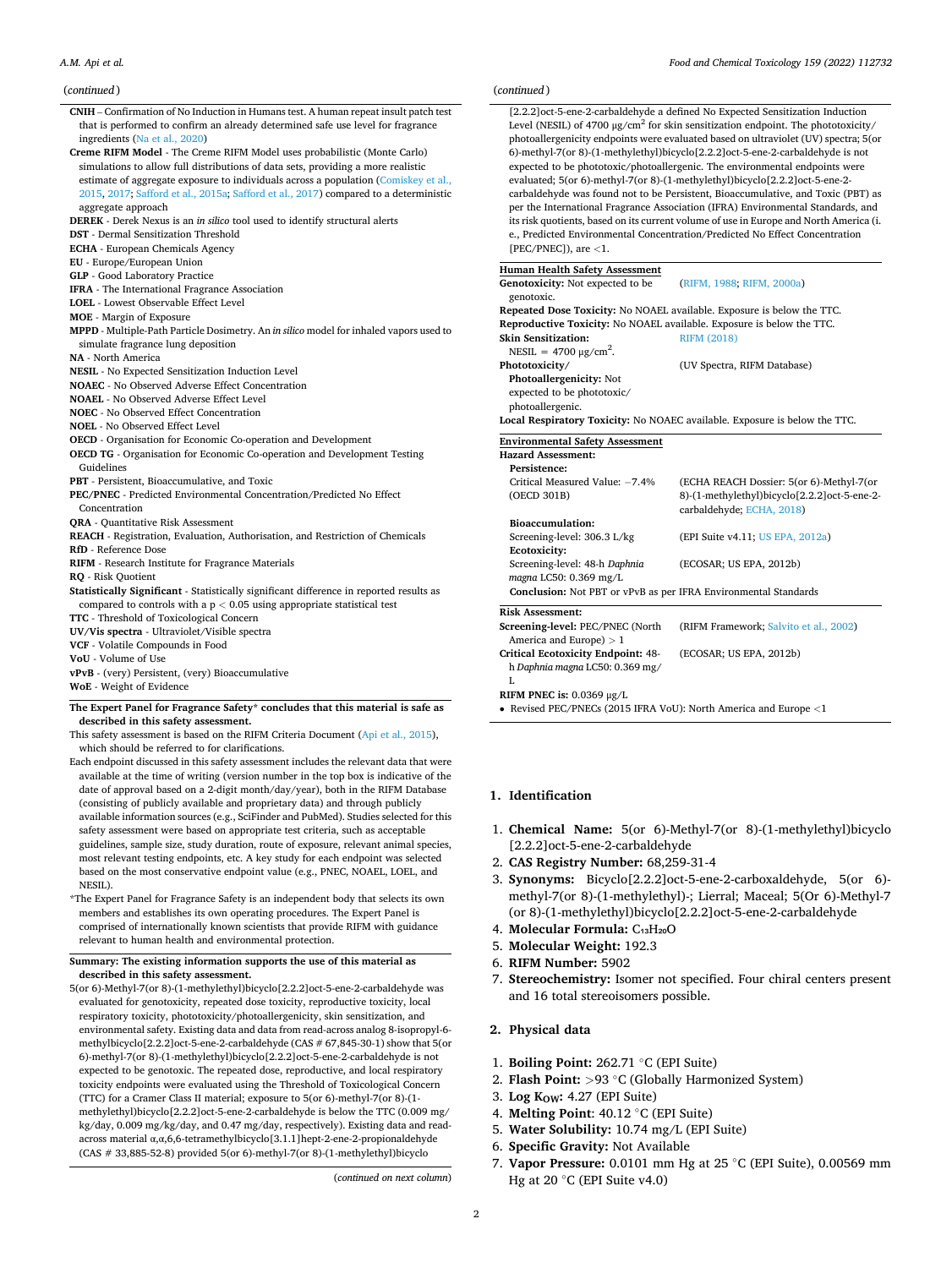8. **UV Spectra:** No absorbance between 290 and 500 nm; molar absorption coefficient is below the benchmark (1000 L mol<sup>-1</sup>  $\bullet$  cm<sup>-1</sup>) 9. **Appearance/Organoleptic:** Not Available

# **3. Volume of use (worldwide band)**

1. 1–10 metric tons per year [\(IFRA, 2015](#page-8-0))

# **4. Exposure to fragrance ingredient (Creme RIFM Aggregate Exposure Model v3.0.4)**

- 1. **95**th **Percentile Concentration in Fine Fragrance**: 0.012% [\(RIFM,](#page-9-0)  [2019](#page-9-0))
- 2. **Inhalation Exposure\*:** 0.000074 mg/kg/day or 0.0054 mg/day [\(RIFM, 2019](#page-9-0))
- 3. **Total Systemic Exposure\*\*:** 0.00022 mg/kg/day ([RIFM, 2019](#page-9-0))

\*95th percentile calculated exposure derived from concentration survey data in the Creme RIFM Aggregate Exposure Model ([Comiskey](#page-8-0)  [et al., 2015](#page-8-0); [Safford et al., 2015; Safford et al., 2017](#page-9-0); and [Comiskey et al.,](#page-8-0)  [2017\)](#page-8-0).

\*\*95th percentile calculated exposure; assumes 100% absorption unless modified by dermal absorption data as reported in Section V. It is derived from concentration survey data in the Creme RIFM Aggregate Exposure Model and includes exposure via dermal, oral, and inhalation routes whenever the fragrance ingredient is used in products that include these routes of exposure [\(Comiskey et al., 2015;](#page-8-0) [Safford et al.,](#page-9-0)  [2015; Safford et al., 2017](#page-9-0); and [Comiskey et al., 2017\)](#page-8-0).

# **5. Derivation of systemic absorption**

- 1. **Dermal:** Assumed 100%
- 2. **Oral:** Assumed 100%
- 3. **Inhalation:** Assumed 100%

#### **6. Computational toxicology evaluation**

1. **Cramer Classification:** Class II, Intermediate\* (Expert Judgment)

| Expert Judgment | Toxtree v3.1 | OECD OSAR Toolbox v4.2 |
|-----------------|--------------|------------------------|
|                 |              |                        |

\*See Appendix for an explanation.

# 2. **Analogs Selected**:

- a. **Genotoxicity:** 8-Isopropyl-6-methylbicyclo[2.2.2]oct-5-ene-2 carbaldehyde (CAS # 67,845-30-1)
- b. **Repeated Dose Toxicity:** None
- c. **Reproductive Toxicity:** None
- d. **Skin Sensitization:** α,α,6,6-Tetramethylbicyclo[3.1.1]hept-2 ene-2-propionaldehyde (CAS # 33,885-52-8)
- e. **Phototoxicity/Photoallergenicity:** None
- f. **Local Respiratory Toxicity:** None
- g. **Environmental Toxicity:** None
- 3. Read-across Justification: See Appendix below

# **7. Metabolism**

No relevant data available for inclusion in this safety assessment. **Additional References**: None.

# **8. Natural occurrence**

5(or 6)-Methyl-7(or 8)-(1-methylethyl)bicyclo[2.2.2]oct-5-ene-2 carbaldehyde is not reported to occur in foods by the VCF\*.

\*VCF Volatile Compounds in Food: Database/Nijssen, L.M.; Ingen-

Visscher, C.A. van; Donders, J.J.H. (eds). – Version 15.1 – Zeist (The Netherlands): TNO Triskelion, 1963–2014. A continually updated database containing information on published volatile compounds that have been found in natural (processed) food products. Includes FEMA GRAS and EU-Flavis data.

## **9. REACH dossier**

Available; accessed 10/01/21.

# **10. Conclusion**

The maximum acceptable concentrations<sup>a</sup> in finished products for  $5$ (or 6)-methyl-7(or 8)-(1-methylethyl)bicyclo[2.2.2]oct-5-ene-2-carbaldehyde are detailed below.

| <b>IFRA</b>           | Description of Product Type                                                 | Maximum Acceptable                      |
|-----------------------|-----------------------------------------------------------------------------|-----------------------------------------|
| Category <sup>b</sup> |                                                                             | Concentrations <sup>a</sup> in Finished |
|                       |                                                                             | Products $(\%)^c$                       |
| 1                     | Products applied to the lips                                                | 0.36                                    |
|                       | (lipstick)                                                                  |                                         |
| 2                     | Products applied to the axillae                                             | 0.11                                    |
| 3                     | Products applied to the face/body                                           | $2.2\,$                                 |
|                       | using fingertips                                                            |                                         |
| 4                     | Products related to fine fragrances                                         | 2.0                                     |
| <b>5A</b>             | Body lotion products applied to the                                         | 0.51                                    |
|                       | face and body using the hands                                               |                                         |
|                       | (palms), primarily leave-on                                                 |                                         |
| 5В                    | Face moisturizer products applied to                                        | 0.51                                    |
|                       | the face and body using the hands                                           |                                         |
|                       | (palms), primarily leave-on                                                 |                                         |
| 5C                    | Hand cream products applied to the                                          | 0.51                                    |
|                       | face and body using the hands                                               |                                         |
|                       | (palms), primarily leave-on                                                 |                                         |
| 5D                    | Baby cream, oil, talc                                                       | 0.51                                    |
| 6                     | Products with oral and lip exposure                                         | 1.2                                     |
| 7                     | Products applied to the hair with                                           | 4.1                                     |
|                       | some hand contact                                                           |                                         |
| 8                     | Products with significant ano-                                              | 0.21                                    |
|                       | genital exposure (tampon)                                                   |                                         |
| 9                     | Products with body and hand                                                 | 3.9                                     |
|                       | exposure, primarily rinse-off (bar                                          |                                         |
|                       | soap)                                                                       |                                         |
| 10A                   | Household care products with                                                | 14                                      |
|                       | mostly hand contact (hand                                                   |                                         |
|                       | dishwashing detergent)<br>Aerosol air freshener                             | 14                                      |
| 10B<br>11             | Products with intended skin contact                                         | 7.8                                     |
|                       |                                                                             |                                         |
|                       | but minimal transfer of fragrance to<br>skin from inert substrate (feminine |                                         |
|                       |                                                                             |                                         |
| 12                    | hygiene pad)                                                                | No Restriction                          |
|                       | Other air care products not intended<br>for direct skin contact, minimal or |                                         |
|                       |                                                                             |                                         |
|                       | insignificant transfer to skin                                              |                                         |

Note: <sup>a</sup>Maximum acceptable concentrations for each product category are based on the lowest maximum acceptable concentrations (based on systemic toxicity, skin sensitization, or any other endpoint evaluated in this safety assessment). For 5(or 6)-methyl-7(or 8)-(1-methylethyl)bicyclo[2.2.2]oct-5-ene-2-carbaldehyde, the basis was the skin sensitization NESIL of 4700  $\mu$ g/cm<sup>2</sup>.<br>
<sup>b</sup>Eor a description of the categories, refer to the JERA BJEM I

<sup>b</sup>For a description of the categories, refer to the IFRA RIFM Information Booklet [\(https://www.rifm.org/downloads/RIFM-IFRA%20Guidance-for-the-use-of-I](https://www.rifm.org/downloads/RIFM-IFRA%20Guidance-for-the-use-of-IFRA-Standards.pdf) [FRA-Standards.pdf\)](https://www.rifm.org/downloads/RIFM-IFRA%20Guidance-for-the-use-of-IFRA-Standards.pdf).

Calculations by Creme RIFM Aggregate Exposure Model v3.0.5.

#### **11. Summary**

# *11.1. Human health endpoint summaries*

# *11.1.1. Genotoxicity*

Based on the current existing data, 5(or 6)-methyl-7(or 8)-(1-methylethyl)bicyclo[2.2.2]oct-5-ene-2-carbaldehyde does not present a concern for genotoxicity.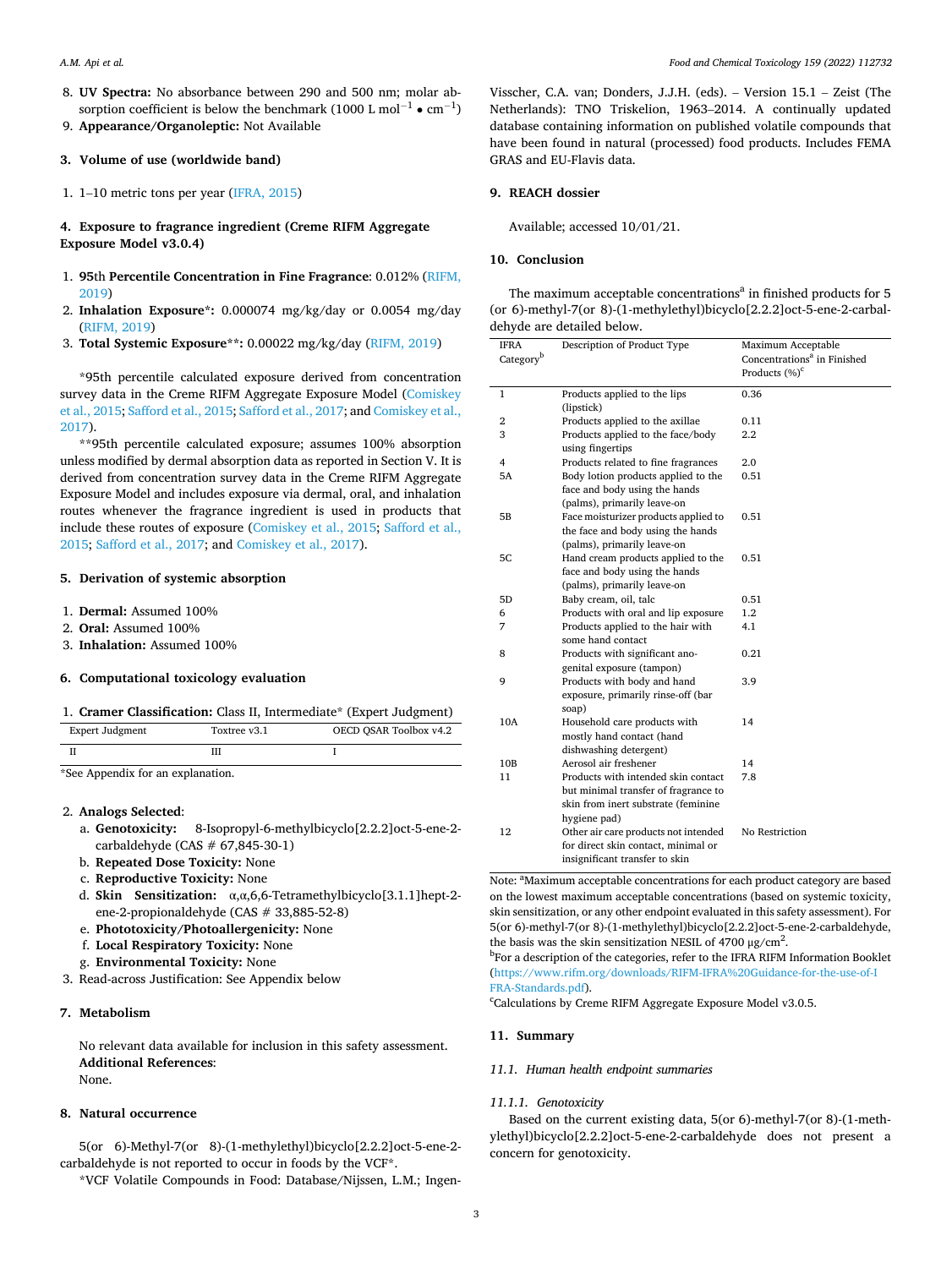<span id="page-3-0"></span>*11.1.1.1. Risk assessment.* 5(or 6)-Methyl-7(or 8)-(1-methylethyl)bicyclo[2.2.2]oct-5-ene-2-carbaldehyde was assessed in the BlueScreen assay and found negative for genotoxicity, with and without metabolic activation [\(RIFM, 2013](#page-9-0)). BlueScreen is a human cell-based assay for measuring the genotoxicity and cytotoxicity of chemical compounds and mixtures. Additional assays on a more reactive read-across material were considered to fully assess the potential mutagenic or clastogenic effects of the target material.

The mutagenic activity of 5(or 6)-methyl-7(or 8)-(1-methylethyl) bicyclo[2.2.2]oct-5-ene-2-carbaldehyde has been evaluated in a bacterial reverse mutation assay conducted in compliance with GLP regulations and guidelines equivalent to OECD TG 471 using the plate incorporation and preincubation methods. *Salmonella typhimurium*  strains TA98, TA100, TA1535, TA1537, and TA102 were treated with 5 (or 6)-methyl-7(or 8)-(1-methylethyl)bicyclo[2.2.2]oct-5-ene-2-carbaldehyde in dimethyl sulfoxide (DMSO) at concentrations up to 5000 μg/ plate. No increases in the mean number of revertant colonies were observed at any tested concentration in the presence or absence of S9 ([RIFM, 2000a\)](#page-8-0). Under the conditions of the study, 5(or 6)-methyl-7(or 8)-(1-methylethyl)bicyclo[2.2.2]oct-5-ene-2-carbaldehyde was not mutagenic in the Ames test.

There are no studies assessing the clastogenic activity of 5(or 6) methyl-7(or 8)-(1-methylethyl)bicyclo[2.2.2]oct-5-ene-2-carbaldehyde; however, read-across can be made to 8-isopropyl-6-methylbicyclo [2.2.2]oct-5-ene-2-carbaldehyde (CAS # 67,845-30-1; see Section VI). The clastogenicity of 8-isopropyl-6-methylbicyclo[2.2.2]oct-5-ene-2 carbaldehyde was assessed in an *in vitro* chromosome aberration study conducted in compliance with GLP regulations and in accordance with OECD TG 473. Chinese hamster ovary cells were treated with 8-isopropyl-6-methylbicyclo[2.2.2]oct-5-ene-2-carbaldehyde in DMSO for 6 h in the presence and absence of metabolic activation. No statistically significant increases in the frequency of cells with structural chromosomal aberrations or polyploid cells were observed with any concentration of the test material, either with or without S9 metabolic activation [\(RIFM,](#page-8-0)  [1988\)](#page-8-0). In addition, weight of evidence was made to 6,6-dimethylbicyclo  $[3.1.1]$ hept-2-ene-2-propionaldehyde (CAS  $# 33,885-51-7$ ). The clastogenic activity of 6,6-dimethylbicyclo[3.1.1]hept-2-ene-2-propionaldehyde was evaluated in an *in vitro* micronucleus test conducted in compliance with GLP regulations and in accordance with OECD TG 487. Micronuclei analysis was conducted at concentrations ranging up to 120 μg/mL in the presence and absence of S9 for 4 h and in the absence of metabolic activation for 24 h 6,6-Dimethylbicyclo[3.1.1]hept-2-ene-2-propionaldehyde did not induce binucleated cells with micronuclei when tested up to cytotoxic levels in either the presence or absence of an S9 activation system [\(RIFM, 2015a\)](#page-9-0). Under the conditions of the study, 8-isopropyl-6-methylbicyclo[2.2.2]oct-5-ene-2-carbaldehyde and 6,

# **Table 1**

Data summary for α,α,6,6-tetramethylbicyclo[3.1.1]hept-2-ene-2-propionaldehyde as read-across material for 5(or 6)-methyl-7(or 8)-(1-methylethyl)bicyclo [2.2.2]oct-5-ene-2-carbaldehyde.

| <b>LLNA</b><br>Potency                                                       |                                                        | Human Data                                                     |                                                               |                                                             |                                                              |
|------------------------------------------------------------------------------|--------------------------------------------------------|----------------------------------------------------------------|---------------------------------------------------------------|-------------------------------------------------------------|--------------------------------------------------------------|
| Weighted<br>Mean EC3<br>Value<br>$\mu$ g/cm <sup>2</sup><br>(No.<br>Studies) | Classification<br>Based on<br>Animal Data <sup>a</sup> | NOEL-<br><b>CNIH</b><br>(Induction)<br>$\mu$ g/cm <sup>2</sup> | NOEL-<br><b>HMT</b><br>(Induction)<br>$\mu$ g/cm <sup>2</sup> | LOEL <sup>b</sup><br>(Induction)<br>$\mu$ g/cm <sup>2</sup> | WoE<br><b>NESIL<sup>c</sup></b><br>$\mu$ g/<br>$\text{cm}^2$ |
| 4800 [1]                                                                     | Weak                                                   | 4724                                                           | NA                                                            | NA                                                          | 4700                                                         |

NOEL = No observed effect level; CNIH = Confirmation of No Induction in Humans test;  $HMT = H$ uman Maximization Test;  $LOEL =$  lowest observed effect

level; NA = Not Available. <br>a Based on animal data using classification defined in ECETOC, Technical Report No. 87, 2003. b Data derived from CNIH or HMT. c WoE NESIL limited to 2 significant figures.

6-dimethylbicyclo[3.1.1]hept-2-ene-2-propionaldehyde were considered to be non-clastogenic to mammalian cells, and this can be extended to 5(or 6)-methyl-7(or 8)-(1-methylethyl)bicyclo[2.2.2] oct-5-ene-2-carbaldehyde.

Based on the data available, 5(or 6)-methyl-7(or 8)-(1-methylethyl) bicyclo[2.2.2]oct-5-ene-2-carbaldehyde does not present a concern for genotoxic potential.

#### **Additional References**: None.

**Literature Search and Risk Assessment Completed On**: 06/01/ 21.

## *11.1.2. Repeated dose toxicity*

There are insufficient repeated dose toxicity data on 5(or 6)-methyl-7 (or 8)-(1-methylethyl)bicyclo[2.2.2]oct-5-ene-2-carbaldehyde or any read-across materials. The total systemic exposure to 5(or 6)-methyl-7 (or 8)-(1-methylethyl)bicyclo[2.2.2]oct-5-ene-2-carbaldehyde is below the TTC for the repeated dose toxicity endpoint of a Cramer Class II material at the current level of use.

*11.1.2.1. Risk assessment.* There are no repeated dose toxicity data on 5 (or 6)-methyl-7(or 8)-(1-methylethyl)bicyclo[2.2.2]oct-5-ene-2-carbaldehyde or on any read-across materials that can be used to support the repeated dose toxicity endpoint. The total systemic exposure to 5(or 6) methyl-7(or 8)-(1-methylethyl)bicyclo[2.2.2]oct-5-ene-2-carbaldehyde (0.22 μg/kg/day) is below the TTC (9 μg/kg/day; [Kroes et al., 2007\)](#page-8-0) for the repeated dose toxicity endpoint of a Cramer Class II material at the current level of use.

**Additional References**: None.

**Literature Search and Risk Assessment Completed On**: 05/20/ 21.

#### *11.1.3. Reproductive toxicity*

There are no reproductive toxicity data on 5(or 6)-methyl-7(or 8)-(1 methylethyl)bicyclo[2.2.2]oct-5-ene-2-carbaldehyde or on any readacross materials. The total systemic exposure to 5(or 6)-methyl-7(or 8)-(1-methylethyl)bicyclo[2.2.2]oct-5-ene-2-carbaldehyde is below the TTC for the reproductive toxicity endpoint of a Cramer Class II material at the current level of use.

*11.1.3.1. Risk assessment.* There are no reproductive toxicity data on 5 (or 6)-methyl-7(or 8)-(1-methylethyl)bicyclo[2.2.2]oct-5-ene-2-carbaldehyde or on any read-across materials that can be used to support the reproductive toxicity endpoint. The total systemic exposure to 5(or 6) methyl-7(or 8)-(1-methylethyl)bicyclo[2.2.2]oct-5-ene-2-carbaldehyde (0.22 μg/kg/day) is below the TTC (9 μg/kg/day; [Kroes et al., 2007](#page-8-0); [Laufersweiler et al., 2012\)](#page-8-0) for the reproductive toxicity endpoint of a Cramer Class II material at the current level of use.

#### **Additional References**: None.

**Literature Search and Risk Assessment Completed On**: 05/31/ 21.

#### *11.1.4. Skin sensitization*

Based on the existing data and read-across material  $\alpha, \alpha, 6, 6$ -tetramethylbicyclo[3.1.1]hept-2-ene-2-propionaldehyde (CAS # 33,885-52- 8), 5(or 6)-methyl-7(or 8)-(1-methylethyl)bicyclo[2.2.2]oct-5-ene-2 carbaldehyde is considered a skin sensitizer with a defined NESIL of 4700  $\mu$ g/cm<sup>2</sup>.

*11.1.4.1. Risk assessment.* Limited skin sensitization studies are available for 5(or 6)-methyl-7(or 8)-(1-methylethyl)bicyclo[2.2.2]oct-5-ene-2-carbaldehyde. Based on the existing data and read-across material α,α,6,6-tetramethylbicyclo[3.1.1]hept-2-ene-2-propionaldehyde (CAS # 33,885-52-8; see Section VI), 5(or 6)-methyl-7(or 8)-(1-methylethyl) bicyclo[2.2.2]oct-5-ene-2-carbaldehyde is considered a skin sensitizer. The chemical structure of these materials indicate that they would be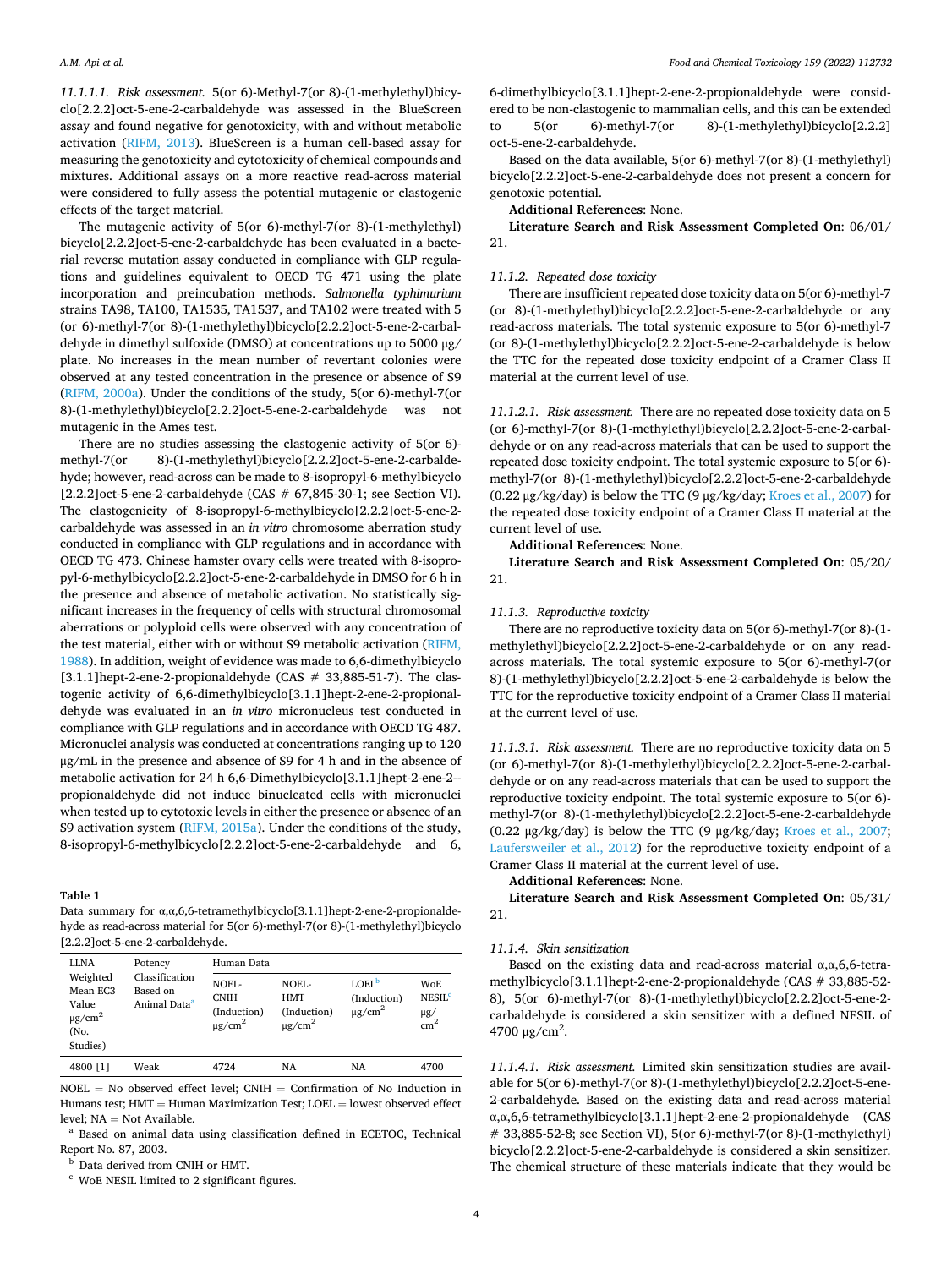expected to react with skin proteins ([Roberts et al., 2007](#page-9-0); Toxtree v3.1.0; OECD Toolbox v4.2). In a murine local lymph node assay (LLNA), read-across material α,α,6,6-tetramethylbicyclo[3.1.1]hept-2-ene-2-propionaldehyde was found to be sensitizing with an EC3 value of 19.2% (4800  $\mu$ g/cm<sup>2</sup>) [\(RIFM, 2010](#page-9-0)). In a guinea pig maximization test, the target material, 5(or 6)-methyl-7(or 8)-(1-methylethyl)bicyclo[2.2.2] oct-5-ene-2-carbaldehyde, presented reactions indicative of sensitization at 100% ([RIFM, 2000b\)](#page-9-0). In a guinea pig open epicutaneous test (OET), the target material 5(or 6)-methyl-7(or 8)-(1-methylethyl)bicyclo[2.2.2]oct-5-ene-2-carbaldehyde presented reactions indicative of sensitization ([RIFM, 2001\)](#page-9-0). In a Confirmation of No Induction in Humans test (CNIH) with 1% (500  $\mu$ g/cm<sup>2</sup>) of 5(or 6)-methyl-7(or 8)-(1-methylethyl)bicyclo[2.2.2]oct-5-ene-2-carbaldehyde in dimethyl phthalate, no reactions indicative of sensitization was observed in any of the 52 volunteers ([RIFM, 2002](#page-9-0)). In 2 CNIHs, read-across material α, α, 6, 6-tetramethylbicyclo[3.1.1]hept-2-ene-2-propionaldehyde did not present reactions indicative of sensitization when tested at 2.5% (1938 μg/cm<sup>2</sup>) in alcohol SDA 39C or at 4% (4724 μg/cm<sup>2</sup>) in 1:3 ethanol: diethyl phthalate (EtOH:DEP) in any of the 41 and 104 volunteers, respectively [\(RIFM, 1971;](#page-8-0) [RIFM, 2018](#page-9-0)).

Based on the available data on read-across material  $\alpha, \alpha, 6, 6$ -tetramethylbicyclo[3.1.1]hept-2-ene-2-propionaldehyde, summarized in [Table 1](#page-3-0), 5(or 6)-methyl-7(or 8)-(1-methylethyl)bicyclo[2.2.2]oct-5-ene-2-carbaldehyde is considered to be a weak skin sensitizer with a defined NESIL of 4700  $\mu$ g/cm<sup>2</sup>. Section X provides the maximum acceptable concentrations in finished products, which take into account skin sensitization and application of the Quantitative Risk Assessment (QRA2) described by Api et al. ([RIFM, 2020](#page-9-0)).

**Additional References**: None.

**Literature Search and Risk Assessment Completed On**: 05/27/ 21.

# *11.1.5. Phototoxicity/photoallergenicity*

Based on the available UV spectra, 5(or 6)-methyl-7(or 8)-(1-methylethyl)bicyclo[2.2.2]oct-5-ene-2-carbaldehyde would not be expected to present a concern for phototoxicity or photoallergenicity.

*11.1.5.1. Risk assessment.* There are no phototoxicity studies available for 5(or 6)-methyl-7(or 8)-(1-methylethyl)bicyclo[2.2.2]oct-5-ene-2 carbaldehyde in experimental models. UV absorption spectra indicate no absorption between 290 and 500 nm. As such, it is not a concern for phototoxicity or photoallergenicity [\(Henry et al., 2009](#page-8-0)). Based on the lack of absorbance, 5(or 6)-methyl-7(or 8)-(1-methylethyl)bicyclo [2.2.2]oct-5-ene-2-carbaldehyde does not present a concern for phototoxicity or photoallergenicity.

*11.1.5.2. UV spectra analysis.* The available spectra indicate no absorbance in the range of 290–500 nm. As the material does not absorb in the range of interest, it is not a concern for phototoxicity or photoallergenicity ([Henry et al., 2009](#page-8-0)).

**Additional References**: None.

**Literature Search and Risk Assessment Completed On**: 05/19/ 21.

#### *11.1.6. Local respiratory toxicity*

The margin of exposure could not be calculated due to a lack of appropriate data. The exposure level for 5(or 6)-methyl-7(or 8)-(1 methylethyl)bicyclo[2.2.2]oct-5-ene-2-carbaldehyde is below the Cramer Class III\* TTC value for inhalation exposure local effects.

*11.1.6.1. Risk assessment.* There are no inhalation data available on 5 (or 6)-methyl-7(or 8)-(1-methylethyl)bicyclo[2.2.2]oct-5-ene-2-carbaldehyde. Based on the Creme RIFM Model, the inhalation exposure is 0.0054 mg/day. This exposure is 87 times lower than the Cramer Class III\* TTC value of 0.47 mg/day (based on human lung weight of 650 g; [Carthew et al., 2009\)](#page-8-0); therefore, the exposure at the current level of use is deemed safe.

\*As per [Carthew et al. \(2009\)](#page-8-0), Cramer Class II materials default to Cramer Class III for the local respiratory toxicity endpoint.

# **Additional References**: None.

**Literature Search and Risk Assessment Completed On**: 05/28/ 21.

# *11.2. Environmental endpoint summary*

# *11.2.1. Screening-level assessment*

A screening-level risk assessment of 5(or 6)-methyl-7(or 8)-(1 methylethyl)bicyclo[2.2.2]oct-5-ene-2-carbaldehyde was performed following the RIFM Environmental Framework ([Salvito et al., 2002](#page-9-0)), which provides 3 tiered levels of screening for aquatic risk. In Tier 1,

|                       | LC50 (Fish) | <b>EC50</b> | <b>EC50</b> | (Algae) | AF      | PNEC $(\mu g/L)$ | <b>Chemical Class</b>   |
|-----------------------|-------------|-------------|-------------|---------|---------|------------------|-------------------------|
|                       | (mg/L)      | (Daphnia)   | (mg/L)      |         |         |                  |                         |
|                       |             | (mg/L)      |             |         |         |                  |                         |
| <b>RIFM Framework</b> |             |             |             |         |         |                  |                         |
| Screening-level (Tier | 0.203       |             |             |         | 1000000 | 0.000203         |                         |
| 1)                    |             |             |             |         |         |                  |                         |
| <b>ECOSAR Acute</b>   |             |             |             |         |         |                  | Aldehydes               |
| Endpoints (Tier 2)    | 0.710       | 0.369       |             | 0.941   | 10000   | 0.0369           | (mono)                  |
| v1.11                 |             |             |             |         |         |                  |                         |
| <b>ECOSAR Acute</b>   |             |             |             |         |         |                  | <b>Neutral Organics</b> |
| Endpoints (Tier 2)    | 1.437       | 1.006       |             | 1.785   |         |                  |                         |
| v1.11                 |             |             |             |         |         |                  |                         |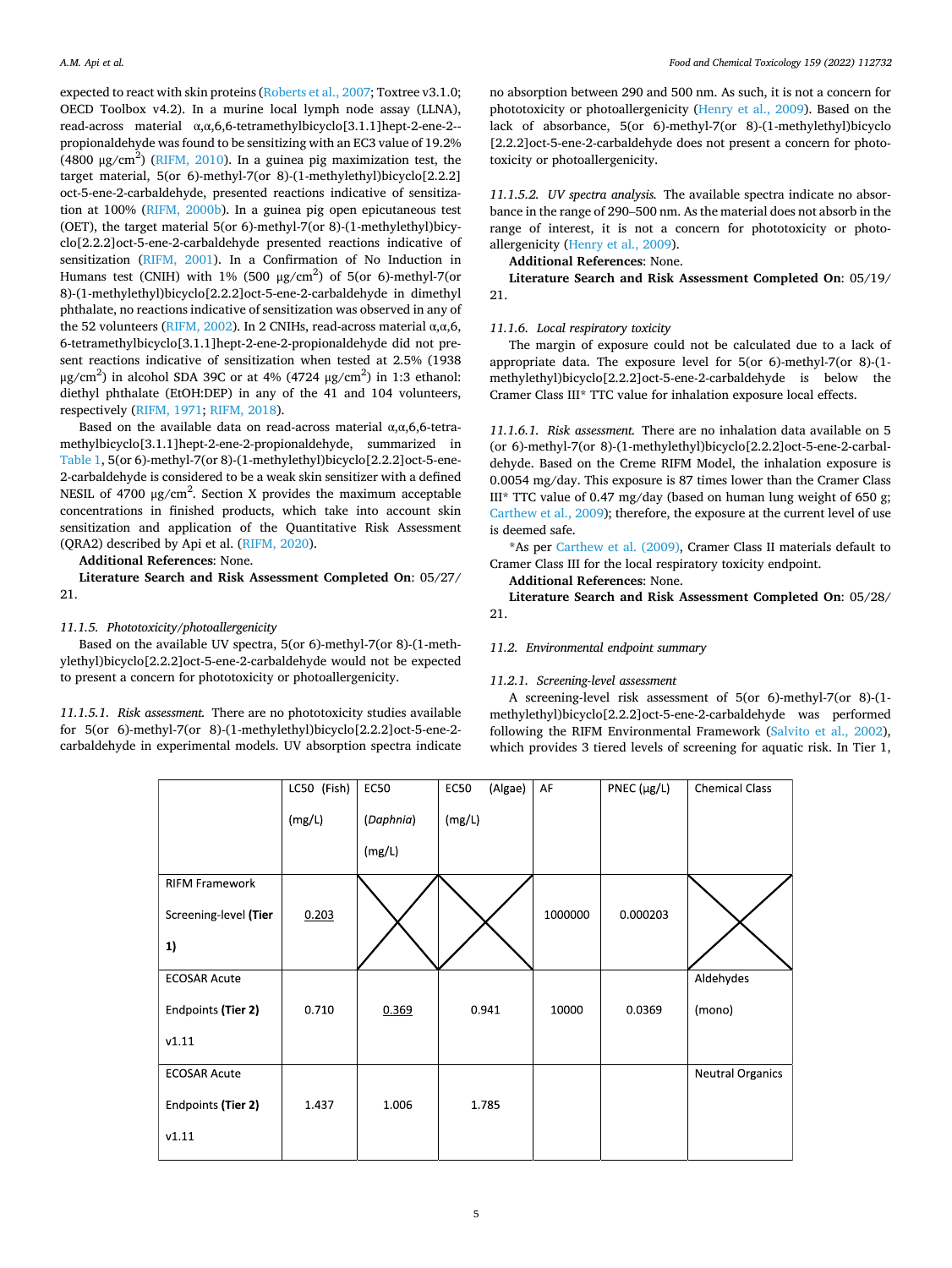only the material's regional VoU, its log  $K_{OW}$ , and its molecular weight are needed to estimate a conservative risk quotient (RQ), expressed as the ratio Predicted Environmental Concentration/Predicted No Effect Concentration (PEC/PNEC). A general QSAR with a high uncertainty factor applied is used to predict fish toxicity, as discussed in [Salvito et al.](#page-9-0)  [\(2002\).](#page-9-0) In Tier 2, the RQ is refined by applying a lower uncertainty factor to the PNEC using the ECOSAR model [\(US EPA, 2012b](#page-9-0)), which provides chemical class-specific ecotoxicity estimates. Finally, if necessary, Tier 3 is conducted using measured biodegradation and ecotoxicity data to refine the RQ, thus allowing for lower PNEC uncertainty factors. The data for calculating the PEC and PNEC for this safety assessment are provided in the table below. For the PEC, the range from the most recent IFRA Volume of Use Survey is reviewed. The PEC is then calculated using the actual regional tonnage, not the extremes of the range. Following the RIFM Environmental Framework, 5(or 6)-methyl-7(or 8)-(1-methylethyl)bicyclo[2.2.2]oct-5-ene-2-carbaldehyde was identified as a fragrance material with the potential to present a possible risk to the aquatic environment (i.e., its screening-level PEC/PNEC *>*1).

A screening-level hazard assessment using EPI Suite v4.11 ([US EPA,](#page-9-0)  [2012a\)](#page-9-0) identified 5(or 6)-methyl-7(or 8)-(1-methylethyl)bicyclo[2.2.2] oct-5-ene-2-carbaldehyde as possibly persistent but not bioaccumulative based on its structure and physical–chemical properties. This screening-level hazard assessment considers the potential for a material to be persistent *and* bioaccumulative *and* toxic, or very persistent *and*  very bioaccumulative as defined in the Criteria Document ([Api et al.,](#page-8-0)  [2015\)](#page-8-0). As noted in the Criteria Document, the screening criteria applied are the same as those used in the EU for REACH ([ECHA, 2012](#page-8-0)). For persistence, if the EPI Suite model BIOWIN 3 predicts a value *<* 2.2 and either BIOWIN 2 or BIOWIN 6 predicts a value *<* 0.5, then the material is considered potentially persistent. A material would be considered potentially bioaccumulative if the EPI Suite model BCFBAF predicts a fish BCF ≥2000 L/kg. Ecotoxicity is determined in the above screening-level risk assessment. If, based on these model outputs (Step 1), additional assessment is required, a WoE-based review is then performed (Step 2). This review considers available data on the material's physical–chemical properties, environmental fate (e.g., OECD Guideline biodegradation studies or die-away studies), fish bioaccumulation, and higher-tier model outputs (e.g., US EPA's BIOWIN and BCFBAF found in EPI Suite v4.11).

Based on the current Volume of Use (2015), 5(or 6)-methyl-7(or 8)- (1-methylethyl)bicyclo[2.2.2]oct-5-ene-2-carbaldehyde presents a risk to the aquatic compartment in the screening-level assessment.

#### *11.2.2. Key studies*

*11.2.2.1. Biodegradation.* No data available.

*11.2.2.2. Ecotoxicity.* **[RIFM, 2015b](#page-9-0):** An algae inhibition test was conducted according to the OECD 201. The 72-h EC50 based on geometric mean measured concentration was reported to be 0.912 mg/L, 0.877 mg/L, and greater than 1.499 mg/L for yield, biomass, and growth rate, respectively.

## *11.2.3. Other available data*

5(or 6)-Methyl-7(or 8)-(1-methylethyl)bicyclo[2.2.2]oct-5-ene-2 carbaldehyde has been registered for REACH with the following additional data available at this time ([ECHA, 2017a\)](#page-8-0):

The ready biodegradability of the test material was evaluated using the  $CO<sub>2</sub>$  evolution test according to the OECD 301B guideline. Biodegradation of −7.4% was observed after 28 days.

The *Daphnia magna* acute immobilization test was conducted according to the OECD 202 guidelines under semi-static conditions. The 48-h EC50 value based on the mean measured concentration was reported to be 2.7 mg/L.

## *11.2.4. Risk assessment refinement*

Since 5(or 6)-methyl-7(or 8)-(1-methylethyl)bicyclo[2.2.2]oct-5ene-2-carbaldehyde has passed the screening criteria, measured data is included for completeness only and has not been used in PNEC derivation.

Ecotoxicological data and PNEC derivation (all endpoints reported in mg/L; PNECs in μg/L).

Endpoints used to calculate PNEC are underlined.

Exposure information and PEC calculation (following RIFM Framework: [Salvito et al., 2002](#page-9-0)).

| Exposure                               | Europe (EU) | North America (NA) |
|----------------------------------------|-------------|--------------------|
| Log K <sub>ow</sub> Used               | 5.57        | 5.57               |
| <b>Biodegradation Factor Used</b>      | 0           | 0                  |
| Dilution Factor                        | 3           | 3                  |
| Regional Volume of Use Tonnage Band    | -1          | -1                 |
| <b>Risk Characterization: PEC/PNEC</b> |             |                    |

Based on available data, the RQ for this material is *<* 1. No additional assessment is necessary.

The RIFM PNEC is 0.0369 μg/L. The revised PEC/PNECs for EU and NA are *<*1; therefore, the material does not present a risk to the aquatic environment at the current reported VoU.

**Literature Search and Risk Assessment Completed On**: 05/24/ 21.

## **12. Literature Search\***

- **RIFM Database:** Target, Fragrance Structure-Activity Group materials, other references, JECFA, CIR, SIDS
- **ECHA:** <https://echa.europa.eu/>
- **NTP:** <https://ntp.niehs.nih.gov/>
- **OECD Toolbox:** [https://www.oecd.org/chemicalsafety/risk-assess](https://www.oecd.org/chemicalsafety/risk-assessment/oecd-qsar-toolbox.htm)  [ment/oecd-qsar-toolbox.htm](https://www.oecd.org/chemicalsafety/risk-assessment/oecd-qsar-toolbox.htm)
- **SciFinder:** [https://scifinder.cas.org/scifinder/view/scifinder/scifin](https://scifinder.cas.org/scifinder/view/scifinder/scifinderExplore.jsf)  [derExplore.jsf](https://scifinder.cas.org/scifinder/view/scifinder/scifinderExplore.jsf)
- **PubMed:** <https://www.ncbi.nlm.nih.gov/pubmed>
- **National Library of Medicine's Toxicology Information Services:**  <https://toxnet.nlm.nih.gov/>
- **IARC:** <https://monographs.iarc.fr>
- **OECD SIDS:** <https://hpvchemicals.oecd.org/ui/Default.aspx>
- **EPA ACToR:** <https://actor.epa.gov/actor/home.xhtml>
- **US EPA HPVIS:** [https://ofmpub.epa.gov/oppthpv/public\\_search.](https://ofmpub.epa.gov/oppthpv/public_search.publicdetails?submission_id=24959241&ShowComments=Yes&sqlstr=null&recordcount=0&User_title=DetailQuery%20Results&EndPointRpt=Y#submission)  [publicdetails?submission\\_id](https://ofmpub.epa.gov/oppthpv/public_search.publicdetails?submission_id=24959241&ShowComments=Yes&sqlstr=null&recordcount=0&User_title=DetailQuery%20Results&EndPointRpt=Y#submission)=24959241&ShowComments=Yes &sqlstr=null&recordcount=0&User\_title=[DetailQuery%20Results](https://ofmpub.epa.gov/oppthpv/public_search.publicdetails?submission_id=24959241&ShowComments=Yes&sqlstr=null&recordcount=0&User_title=DetailQuery%20Results&EndPointRpt=Y#submission) &EndPointRpt=[Y#submission](https://ofmpub.epa.gov/oppthpv/public_search.publicdetails?submission_id=24959241&ShowComments=Yes&sqlstr=null&recordcount=0&User_title=DetailQuery%20Results&EndPointRpt=Y#submission)
- **Japanese NITE:** [https://www.nite.go.jp/en/chem/chrip/chrip\\_sear](https://www.nite.go.jp/en/chem/chrip/chrip_search/systemTop)  [ch/systemTop](https://www.nite.go.jp/en/chem/chrip/chrip_search/systemTop)
- **Japan Existing Chemical Data Base (JECDB):** [http://dra4.nihs.go.](http://dra4.nihs.go.jp/mhlw_data/jsp/SearchPageENG.jsp)  [jp/mhlw\\_data/jsp/SearchPageENG.jsp](http://dra4.nihs.go.jp/mhlw_data/jsp/SearchPageENG.jsp)
- **Google:** <https://www.google.com>
- **ChemIDplus:** <https://chem.nlm.nih.gov/chemidplus/>

Search keywords: CAS number and/or material names.

\*Information sources outside of RIFM's database are noted as appropriate in the safety assessment. This is not an exhaustive list. The links listed above were active as of 10/01/21.

## **Declaration of competing interest**

The authors declare that they have no known competing financial interests or personal relationships that could have appeared to influence the work reported in this paper. We wish to confirm that there are no known conflicts of interest associated with this publication and there has been no significant financial support for this work that could have influenced its outcome. RIFM staff are employees of the Research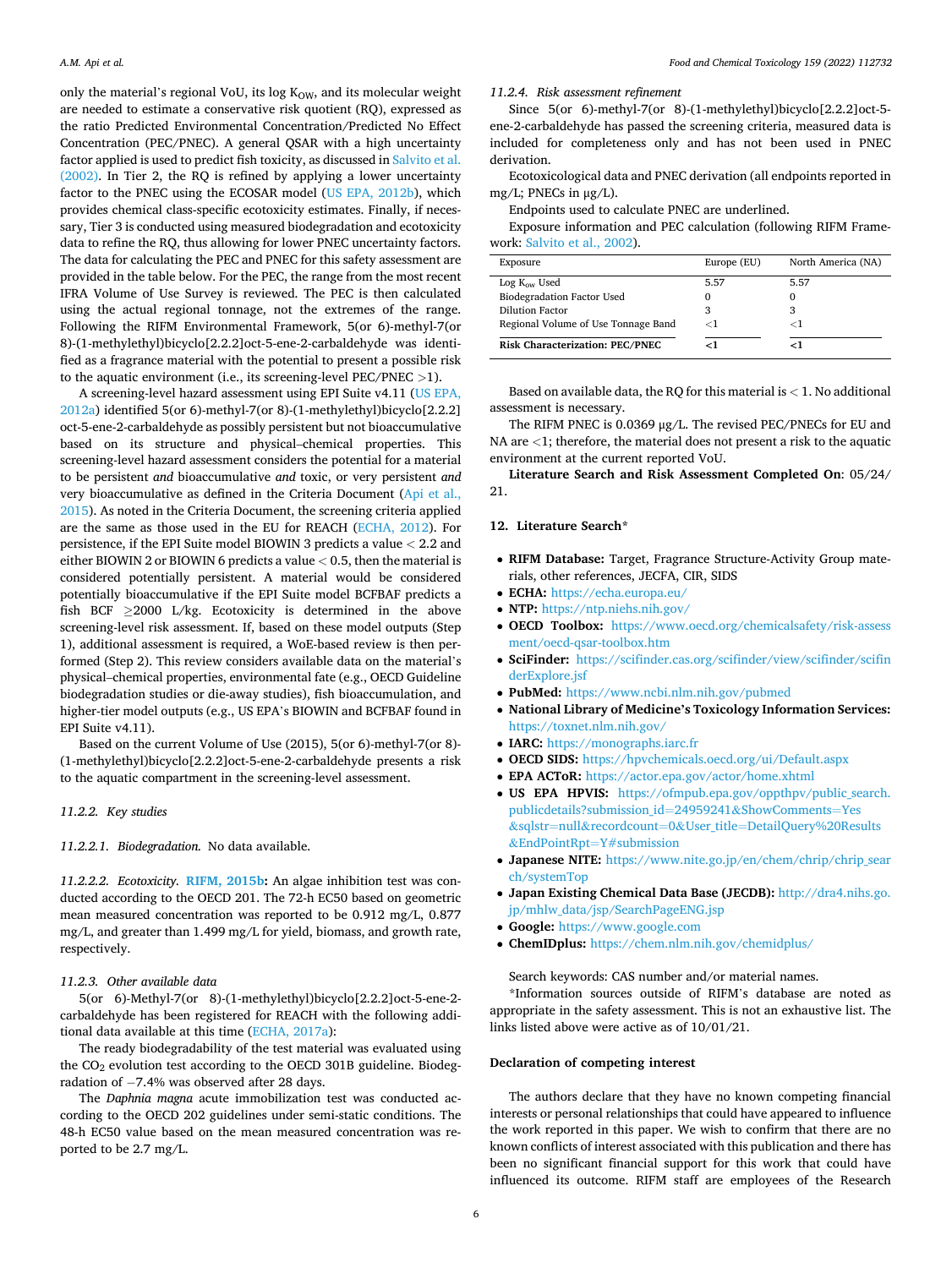Institute for Fragrance Materials, Inc. (RIFM). The Expert Panel receives a small honorarium for time spent reviewing the subject work.

# **Appendix A. Supplementary data**

Supplementary data to this article can be found online at [https://doi.org/10.1016/j.fct.2021.112732.](https://doi.org/10.1016/j.fct.2021.112732)

# **Appendix**

*Read-across Justification* 

#### *Methods*

The read-across analogs were identified following the strategy for structuring and reporting a read-across prediction of toxicity as described in [Schultz et al. \(2015\)](#page-9-0). The strategy is also consistent with the guidance provided by OECD within Integrated Approaches for Testing and Assessment ([OECD, 2015](#page-8-0)) and the European Chemical Agency read-across assessment framework ([ECHA, 2017b\)](#page-8-0).

- First, materials were clustered based on their structural similarity. Second, data availability and data quality on the selected cluster were examined. Third, appropriate read-across analogs from the cluster were confirmed by expert judgment.
- Tanimoto structure similarity scores were calculated using FCFC4 fingerprints ([Rogers and Hahn, 2010](#page-9-0)).
- The physical–chemical properties of the target material and the read-across analogs were calculated using EPI Suite v4.11 ([US EPA, 2012a](#page-9-0)).
- J<sub>max</sub> values were calculated using RIFM's Skin Absorption Model (SAM). The parameters were calculated using the consensus model (Shen et al., [2014](#page-9-0)).
- DNA binding, mutagenicity, genotoxicity alerts, and oncologic classification predictions were generated using OECD QSAR Toolbox v4.2 [\(OECD,](#page-8-0)  [2018](#page-8-0)).
- ER binding and repeat dose categorization were generated using OECD QSAR Toolbox v4.2 [\(OECD, 2018\)](#page-8-0).
- Developmental toxicity was predicted using CAESAR v2.1.7 [\(Cassano et al., 2010](#page-8-0)).
- Protein binding was predicted using OECD QSAR Toolbox v4.2 ([OECD, 2018](#page-8-0)), and skin sensitization was predicted using Toxtree.
- The major metabolites for the target material and read-across analogs were determined and evaluated using OECD QSAR Toolbox v4.2 [\(OECD,](#page-8-0)  [2018](#page-8-0)).



(*continued on next page*)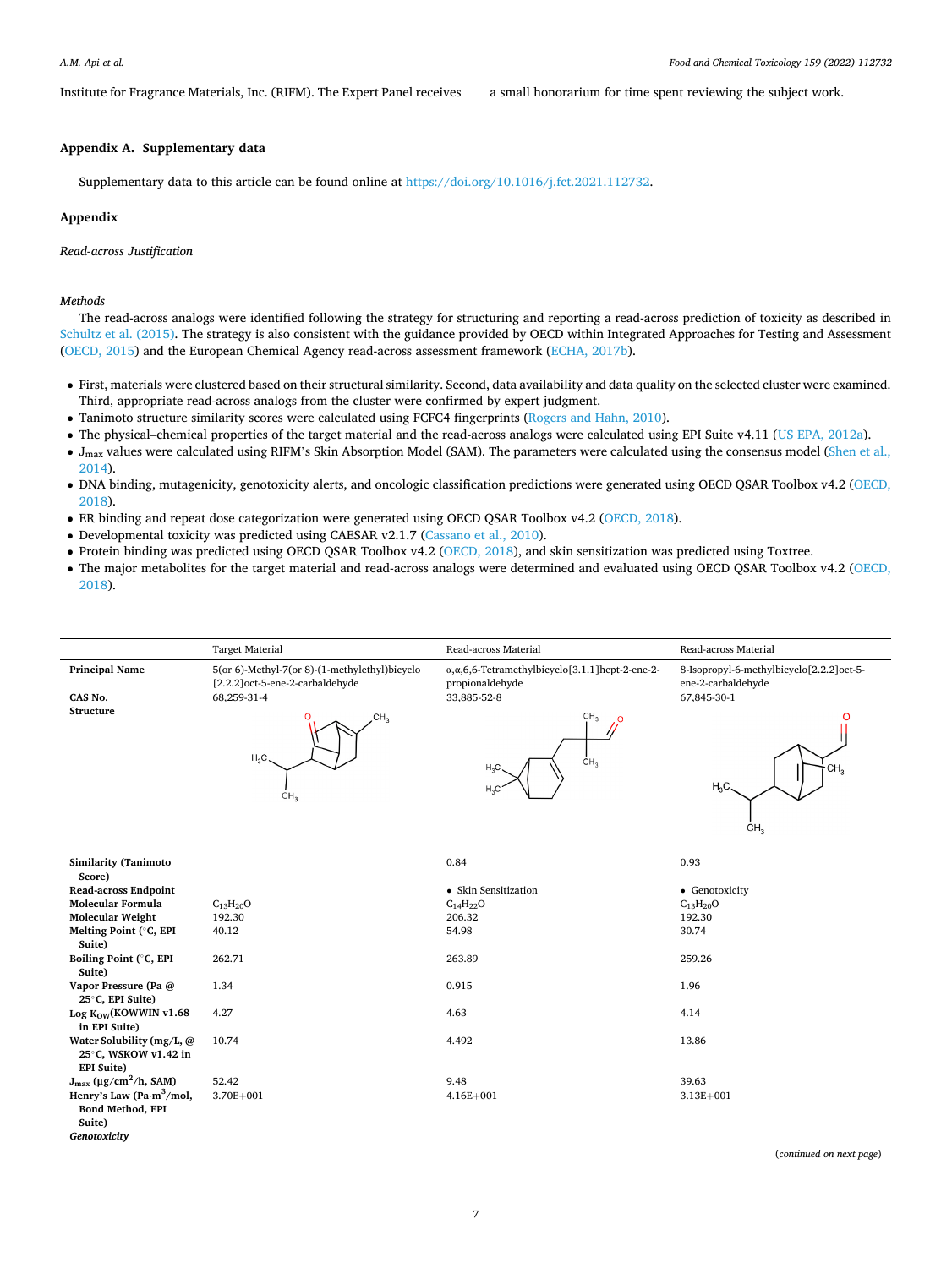#### *A.M. Api et al.*

# (*continued* )

|                                                                                                                                          | <b>Target Material</b>                                                                                                                                                                        | Read-across Material                                                                                                                                                                          | Read-across Material                                                                                                                                               |
|------------------------------------------------------------------------------------------------------------------------------------------|-----------------------------------------------------------------------------------------------------------------------------------------------------------------------------------------------|-----------------------------------------------------------------------------------------------------------------------------------------------------------------------------------------------|--------------------------------------------------------------------------------------------------------------------------------------------------------------------|
| DNA Binding (OASIS v1.4,<br><b>OSAR Toolbox v4.2)</b>                                                                                    | • No alert found                                                                                                                                                                              |                                                                                                                                                                                               | • No alert found                                                                                                                                                   |
| <b>DNA Binding (OECD QSAR</b><br>Toolbox v4.2)                                                                                           | • Schiff base formers Schiff base formers >><br>Direct Acting Schiff Base Formers Schiff base<br>formers >> Direct Acting Schiff Base Formers<br>» Mono aldehydes                             |                                                                                                                                                                                               | • Schiff base formers Schiff base formers >><br>Direct Acting Schiff Base Formers Schiff<br>base formers >> Direct Acting Schiff Base<br>Formers >> Mono aldehydes |
| Carcinogenicity (ISS)<br>DNA Binding (Ames, MN,<br>CA, OASIS v1.1)                                                                       | • Carcinogen (low reliability)<br>• No alert found                                                                                                                                            |                                                                                                                                                                                               | • Carcinogen (low reliability)<br>• No alert found                                                                                                                 |
| In Vitro Mutagenicity<br>(Ames, ISS)                                                                                                     | • Simple aldehyde                                                                                                                                                                             |                                                                                                                                                                                               | • Simple aldehyde                                                                                                                                                  |
| In Vivo Mutagenicity<br>(Micronucleus, ISS)                                                                                              | • Simple aldehyde                                                                                                                                                                             |                                                                                                                                                                                               | • Simple aldehyde                                                                                                                                                  |
| <b>Oncologic Classification</b><br>Skin Sensitization                                                                                    | • Aldehyde-type Compounds                                                                                                                                                                     |                                                                                                                                                                                               | • Aldehyde-type Compounds                                                                                                                                          |
| <b>Protein Binding (OASIS</b><br>v1.1)                                                                                                   | • Schiff base formation Schiff base formation<br>> Schiff base formation with carbonyl<br>compounds Schiff base formation >> Schiff<br>base formation with carbonyl compounds >><br>Aldehydes | • Schiff base formation Schiff base formation<br>> Schiff base formation with carbonyl<br>compounds Schiff base formation >> Schiff<br>base formation with carbonyl compounds >><br>Aldehydes |                                                                                                                                                                    |
| Protein Binding (OECD)                                                                                                                   | • Schiff Base Formers Schiff Base Formers >><br>Direct Acting Schiff Base Formers Schiff Base<br>Formers >> Direct Acting Schiff Base Formers<br>$\gg$ Mono-carbonyls                         | • Schiff Base Formers Schiff Base Formers >><br>Direct Acting Schiff Base Formers Schiff Base<br>Formers >> Direct Acting Schiff Base Formers<br>$\gg$ Mono-carbonyls                         |                                                                                                                                                                    |
| <b>Protein Binding Potency</b>                                                                                                           | • Not possible to classify according to these<br>rules (GSH)                                                                                                                                  | • Not possible to classify according to these<br>rules (GSH)                                                                                                                                  |                                                                                                                                                                    |
| <b>Protein Binding Alerts for</b><br><b>Skin Sensitization</b><br>(OASIS v1.1)                                                           | • Schiff base formation Schiff base formation<br>> Schiff base formation with carbonyl<br>compounds Schiff base formation >> Schiff<br>base formation with carbonyl compounds >><br>Aldehydes | • Schiff base formation Schiff base formation<br>> Schiff base formation with carbonyl<br>compounds Schiff base formation >> Schiff<br>base formation with carbonyl compounds >><br>Aldehydes |                                                                                                                                                                    |
| <b>Skin Sensitization</b><br><b>Reactivity Domains</b><br>(Toxtree v2.6.13)<br><b>Metabolism</b>                                         | • Alert for Schiff base formation                                                                                                                                                             | • Alert for Schiff base formation                                                                                                                                                             |                                                                                                                                                                    |
| <b>Rat Liver S9 Metabolism</b><br>Simulator and<br><b>Structural Alerts for</b><br><b>Metabolites (OECD</b><br><b>OSAR Toolbox v4.2)</b> | • See Supplemental Data 1                                                                                                                                                                     | • See Supplemental Data 2                                                                                                                                                                     | • See Supplemental Data 3                                                                                                                                          |

# *Summary*

There are insufficient toxicity data on 5(or 6)-methyl-7(or 8)-(1-methylethyl)bicyclo[2.2.2]oct-5-ene-2-carbaldehyde (CAS # 68,259-31-4). Hence, *in silico* evaluation was conducted to determine read-across analogs for this material. Based on structural similarity, reactivity, physical–chemical properties, and expert judgment, α,α,6,6-tetramethylbicyclo[3.1.1]hept-2-ene-2-propionaldehyde (CAS # 33,885-52-8) and 8-isopropyl-6-methylbicyclo[2.2.2]oct-5-ene-2-carbaldehyde (CAS # 67,845-30-1) were identified as read-across analogs with sufficient data for toxicological evaluation.

## *Conclusions*

- α,α,6,6-Tetramethylbicyclo[3.1.1]hept-2-ene-2-propionaldehyde (CAS # 33,885-52-8) was used as a read-across analog for the target material 5 (or 6)-methyl-7(or 8)-(1-methylethyl)bicyclo[2.2.2]oct-5-ene-2-carbaldehyde (CAS # 68,259-31-4) for the skin sensitization endpoint.
	- o The target material and the read-across analog are structurally similar and belong to a class of alkyl aldehydes bearing an unsaturated bridged macrocyclic substituent.
- o The target material and the read-across analog share an alkyl aldehyde group with a bridged unsaturated bicyclic substituent.
- o The key difference between the target material and the read-across analog is that whereas the target material has a carbaldehyde group attached to the bridge of the bridged bicyclic structure, the read-across analog has a 2,2-dimethyl propanal group attached to a bridged bicyclic structure. The target material has 1 isopropyl and 1 methyl substitution, whereas the read-across analog has a dimethyl substitution. These structural differences are toxicologically insignificant.
- o Similarity between the target material and the read-across analog is indicated by the Tanimoto score. Differences between the structures that affect the Tanimoto score are toxicologically insignificant.
- o The physical–chemical properties of the target material and the read-across analog are sufficiently similar to enable comparison of their toxicological properties.
- o Differences are predicted for J<sub>max</sub>, which estimates skin absorption. J<sub>max</sub> for the target material corresponds to skin absorption ≤80% and J<sub>max</sub> for the read-across analog corresponds to skin absorption  $\leq$ 40%. While percentage skin absorption estimated from  $J_{max}$  indicates exposure to the substance, it does not represent hazard or toxicity. This parameter provides context to assess the impact of bioavailability on toxicity comparisons between the materials evaluated.
- o According to the OECD QSAR Toolbox v4.2, structural alerts for toxicological endpoints are consistent between the target material and the readacross analog.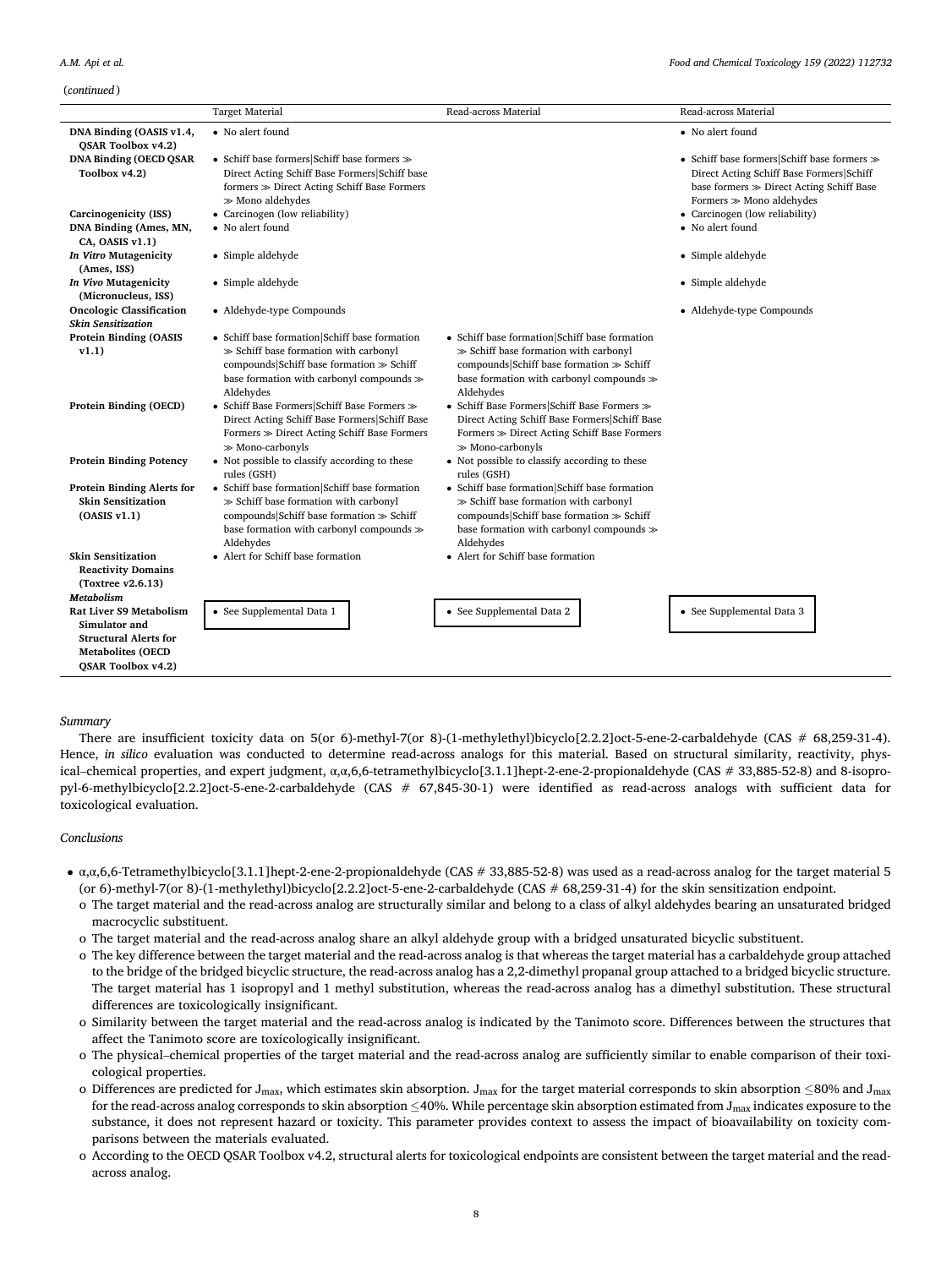#### <span id="page-8-0"></span>*A.M. Api et al.*

- o Both the target material and the read-across analog display several alerts related to the aldehyde group. Data are consistent with *in silico* alerts.
- o The target material and the read-across analog are expected to be metabolized similarly, as shown by the metabolism simulator.
- o The structural alerts for the endpoints evaluated are consistent between the metabolites of the read-across analog and the target material.
- 8-Isopropyl-6-methylbicyclo[2.2.2]oct-5-ene-2-carbaldehyde (CAS # 67,845-30-1) was used as a read-across analog for the target material 5(or 6) methyl-7(or 8)-(1-methylethyl)bicyclo[2.2.2]oct-5-ene-2-carbaldehyde (CAS # 68,259-31-4) for the genotoxicity endpoint.
	- o The target material and the read-across analog are structurally similar and belong to a class of alkyl aldehydes bearing an unsaturated bridged macrocyclic substituent.
	- o The target material and the read-across analog share an alkyl aldehyde group with a bridged unsaturated bicyclic substituent.
	- o The key difference between the target material and the read-across analog is the position of the vinylene in the bicyclic structure. This structural difference is toxicologically insignificant.
	- o Similarity between the target material and the read-across analog is indicated by the Tanimoto score. Differences between the structures that affect the Tanimoto score are toxicologically insignificant.
	- o The physical–chemical properties of the target material and the read-across analog are sufficiently similar to enable comparison of their toxicological properties.
	- o According to the OECD QSAR Toolbox v4.2, structural alerts for toxicological endpoints are consistent between the target material and the readacross analog.
	- o Both the target material and the read-across analog display several alerts related to the aldehyde group. Data are consistent with *in silico* alerts. o The target material and the read-across analog are expected to be metabolized similarly, as shown by the metabolism simulator.
	- o The structural alerts for the endpoints evaluated are consistent between the metabolites of the read-across analog and the target material.

*Explanation of Cramer Classification.* Due to potential discrepancies between the current *in silico* tools (Bhatia et al., 2015), the Cramer Class of the target material was determined using expert judgment, based on the Cramer decision tree.

- Q1. Normal constituent of the body? No
- Q2. Contains functional groups associated with enhanced toxicity? No
- Q3. Contains elements other than C, H, O, N, and divalent S? No
- Q5. Simply branched aliphatic hydrocarbon or a common carbohydrate? No
- Q6. Benzene derivative with certain substituents? No
- Q7. Heterocyclic? No
- Q16. Common terpene (see Cramer et al., 1978 for detailed explanation)? No
- Q17. Readily hydrolyzed to a common terpene? No
- Q19. Open chain? No
- Q23. Aromatic? No
- Q24. Monocarbocyclic with simple substituents? No
- Q25. Cyclopropane (see explanation in Cramer et al., 1978)? No
- Q26. Monocycloalkanone or a bicyclo compound? Yes, Class II (Class moderate)

# **References**

- [Api, A.M., Belsito, D., Bruze, M., Cadby, P., Calow, P., Dagli, M.L., Dekant, W., Ellis, G.,](http://refhub.elsevier.com/S0278-6915(21)00765-1/sref1)  [Fryer, A.D., Fukayama, M., Griem, P., Hickey, C., Kromidas, L., Lalko, J.F.,](http://refhub.elsevier.com/S0278-6915(21)00765-1/sref1)  [Liebler, D.C., Miyachi, Y., Politano, V.T., Renskers, K., Ritacco, G., Salvito, D.,](http://refhub.elsevier.com/S0278-6915(21)00765-1/sref1)  [Schultz, T.W., Sipes, I.G., Smith, B., Vitale, D., Wilcox, D.K., 2015. Criteria for the](http://refhub.elsevier.com/S0278-6915(21)00765-1/sref1)  [Research Institute for fragrance materials, Inc. \(RIFM\) safety evaluation process for](http://refhub.elsevier.com/S0278-6915(21)00765-1/sref1)  [fragrance ingredients. Food Chem. Toxicol. 82, S1](http://refhub.elsevier.com/S0278-6915(21)00765-1/sref1)–S19.
- [Bhatia, S., Schultz, T., Roberts, D., Shen, J., Kromidas, L., Api, A.M., 2015. Comparison of](http://refhub.elsevier.com/S0278-6915(21)00765-1/sref2)  [cramer classification between toxtree, the OECD QSAR Toolbox and expert](http://refhub.elsevier.com/S0278-6915(21)00765-1/sref2)  [judgment. Regul. Toxicol. Pharmacol. 71 \(1\), 52](http://refhub.elsevier.com/S0278-6915(21)00765-1/sref2)–62.
- [Carthew, P., Clapp, C., Gutsell, S., 2009. Exposure based waiving: the application of the](http://refhub.elsevier.com/S0278-6915(21)00765-1/sref3)  [toxicological threshold of concern \(TTC\) to inhalation exposure for aerosol](http://refhub.elsevier.com/S0278-6915(21)00765-1/sref3) [ingredients in consumer products. Food Chem. Toxicol. 47 \(6\), 1287](http://refhub.elsevier.com/S0278-6915(21)00765-1/sref3)–1295.
- [Cassano, A., Manganaro, A., Martin, T., Young, D., Piclin, N., Pintore, M., Bigoni, D.,](http://refhub.elsevier.com/S0278-6915(21)00765-1/sref4) [Benfenati, E., 2010. CAESAR models for developmental toxicity. Chem. Cent. J. \(4](http://refhub.elsevier.com/S0278-6915(21)00765-1/sref4)  [Suppl. 1\), S4](http://refhub.elsevier.com/S0278-6915(21)00765-1/sref4).
- [Comiskey, D., Api, A.M., Barratt, C., Daly, E.J., Ellis, G., McNamara, C., O](http://refhub.elsevier.com/S0278-6915(21)00765-1/sref5)'Mahony, C., [Robison, S.H., Safford, B., Smith, B., Tozer, S., 2015. Novel database for exposure to](http://refhub.elsevier.com/S0278-6915(21)00765-1/sref5)  [fragrance ingredients in cosmetics and personal care products. Regul. Toxicol.](http://refhub.elsevier.com/S0278-6915(21)00765-1/sref5) [Pharmacol. 72 \(3\), 660](http://refhub.elsevier.com/S0278-6915(21)00765-1/sref5)–672.
- [Comiskey, D., Api, A.M., Barrett, C., Ellis, G., McNamara, C., O](http://refhub.elsevier.com/S0278-6915(21)00765-1/sref6)'Mahony, C., Robison, S. [H., Rose, J., Safford, B., Smith, B., Tozer, S., 2017. Integrating habits and practices](http://refhub.elsevier.com/S0278-6915(21)00765-1/sref6)  [data for soaps, cosmetics and air care products into an existing aggregate exposure](http://refhub.elsevier.com/S0278-6915(21)00765-1/sref6)  [model. Regul. Toxicol. Pharmacol. 88, 144](http://refhub.elsevier.com/S0278-6915(21)00765-1/sref6)–156.
- [Cramer, G.M., Ford, R.A., Hall, R.L., 1978. Estimation of toxic hazard](http://refhub.elsevier.com/S0278-6915(21)00765-1/sref7)—a decision tree [approach. Food Chem. Toxicol. 16 \(3\), 255](http://refhub.elsevier.com/S0278-6915(21)00765-1/sref7)–276.
- ECHA, 2012. Guidance on information requirements and chemical safety assessment Chapter R.11: PBT Assessment, November 2012 v1.1. [http://echa.europa.eu/.](http://echa.europa.eu/)

ECHA, 2017a. 5(or 6)-methyl-7(or 8)-(1-methylethyl)bicyclo[2.2.2]oct-5-ene-2 carbaldehyde Registration Dossier. Retrieved from. [https://www.echa.europa.eu/l](https://www.echa.europa.eu/lv/web/guest/registration-dossier/-/registered-dossier/18521)  veb/guest/registration-dossier/-/registered-dossier/18521.

ECHA, 2017b. Read-across assessment framework (RAAF). Retrieved from. [www.echa.eu](http://www.echa.europa.eu/documents/10162/13628/raaf_en.pdf)  [ropa.eu/documents/10162/13628/raaf\\_en.pdf.](http://www.echa.europa.eu/documents/10162/13628/raaf_en.pdf)

- ECHA, 2018. Registration dossier α,α,6,6-Tetramethylbicyclo[3.1.1]hept-2-ene-2 propionaldehyde. Retrieved from. [https://echa.europa.eu/lv/registration-dossier/](https://echa.europa.eu/lv/registration-dossier/-/registered-dossier/24939/1)  [-/registered-dossier/24939/1](https://echa.europa.eu/lv/registration-dossier/-/registered-dossier/24939/1).
- [Henry, B., Foti, C., Alsante, K., 2009. Can light absorption and photostability data be](http://refhub.elsevier.com/S0278-6915(21)00765-1/sref12)  [used to assess the photosafety risks in patients for a new drug molecule?](http://refhub.elsevier.com/S0278-6915(21)00765-1/sref12) [J. Photochem. Photobiol. B Biol. 96 \(1\), 57](http://refhub.elsevier.com/S0278-6915(21)00765-1/sref12)–62.
- [IFRA \(International Fragrance Association\), 2015. Volume of Use Survey. February 2015.](http://refhub.elsevier.com/S0278-6915(21)00765-1/sref13) [Kroes, R., Renwick, A.G., Feron, V., Galli, C.L., Gibney, M., Greim, H., Guy, R.H.,](http://refhub.elsevier.com/S0278-6915(21)00765-1/sref14)
- [Lhuguenot, J.C., van de Sandt, J.J.M., 2007. Application of the threshold of](http://refhub.elsevier.com/S0278-6915(21)00765-1/sref14) [toxicological concern \(TTC\) to the safety evaluation of cosmetic ingredients. Food](http://refhub.elsevier.com/S0278-6915(21)00765-1/sref14)  [Chem. Toxicol. 45 \(12\), 2533](http://refhub.elsevier.com/S0278-6915(21)00765-1/sref14)–2562.
- [Laufersweiler, M.C., Gadagbui, B., Baskerville-Abraham, I.M., Maier, A., Willis, A., et al.,](http://refhub.elsevier.com/S0278-6915(21)00765-1/sref15)  [2012. Correlation of chemical structure with reproductive and developmental](http://refhub.elsevier.com/S0278-6915(21)00765-1/sref15) [toxicity as it relates to the use of the threshold of toxicological concern. Regul.](http://refhub.elsevier.com/S0278-6915(21)00765-1/sref15) [Toxicol. Pharmacol. 62 \(1\), 160](http://refhub.elsevier.com/S0278-6915(21)00765-1/sref15)–182.
- Na, M., Ritacco, G., O'Brien, D., Lavelle, M., Api, A., Basketter, D., 2020. Fragrance Skin Sensitization Evaluation and Human Testing, Dermatitis. [https://doi.org/10.1097/](https://doi.org/10.1097/DER.0000000000000684) [DER.0000000000000684](https://doi.org/10.1097/DER.0000000000000684). November 16, 2020. Volume Publish Ahead of Print Issue. Retrieved from.

OECD, 2015. *Guidance Document on the Reporting of integrated Approaches to Testing and assessment (IATA)*. ENV/JM/HA(2015)7. Retrieved from. <http://www.oecd.org/>.

- [RIFM \(Research Institute for Fragrance Materials, Inc.\), 1971. Repeated Insult Patch Test](http://refhub.elsevier.com/S0278-6915(21)00765-1/sref19)  [with .alpha.,.alpha.,6,6-tetramethylbicyclo\[3.1.1\]hept-2-Ene-2-Propionaldehyde.](http://refhub.elsevier.com/S0278-6915(21)00765-1/sref19) [Unpublished Report from International Flavors and Fragrances. RIFM Report](http://refhub.elsevier.com/S0278-6915(21)00765-1/sref19)  [Number 48566. RIFM, Woodcliff Lake, NJ, USA.](http://refhub.elsevier.com/S0278-6915(21)00765-1/sref19)
- [RIFM \(Research Institute for Fragrance Materials, Inc.\)., 1988. In Vitro Cytogenetics](http://refhub.elsevier.com/S0278-6915(21)00765-1/sref20)  [Tests of 8-isopropyl-6-methylbicyclo\[2.2.2\]oct-5-Ene-2-Carbaldehyde. Unpublished](http://refhub.elsevier.com/S0278-6915(21)00765-1/sref20)  [Report from Quest International. RIFM Report Number 49620. RIFM, Woodcliff](http://refhub.elsevier.com/S0278-6915(21)00765-1/sref20)  [Lake, NJ, USA](http://refhub.elsevier.com/S0278-6915(21)00765-1/sref20).
- [RIFM \(Research Institute for Fragrance Materials, Inc.\), 2000a. Salmonella typhimurium](http://refhub.elsevier.com/S0278-6915(21)00765-1/sref21)  [Reverse Mutation Assay with 5\(or 6\)-methyl-7\(or 8\)-\(1-methylethyl\)bicyclo\[2.2.2\]](http://refhub.elsevier.com/S0278-6915(21)00765-1/sref21)

OECD, 2018. The OECD QSAR Toolbox, v3.2–4.2. Retrieved from. [http://www.qsartoo](http://www.qsartoolbox.org/)  [lbox.org/.](http://www.qsartoolbox.org/)